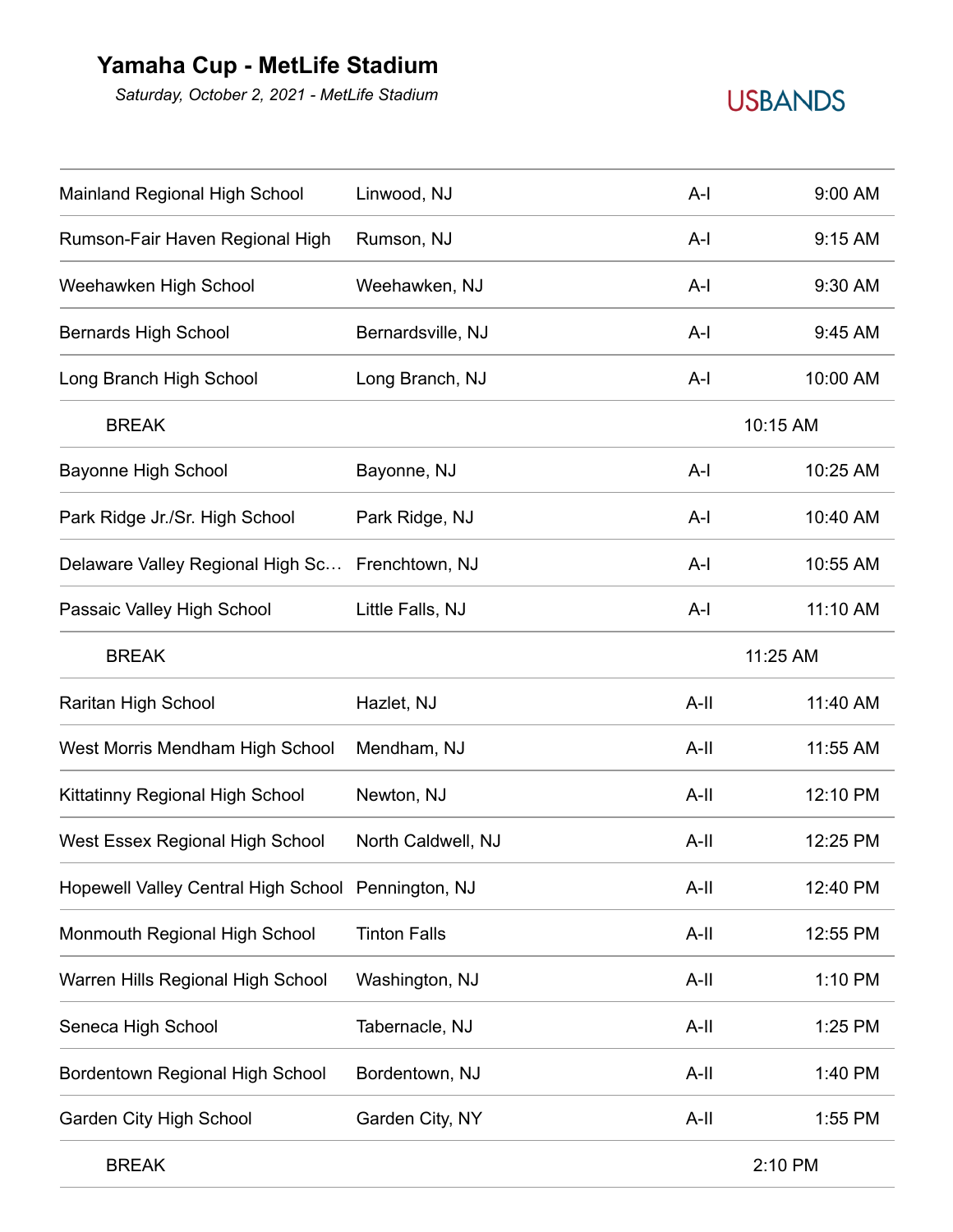| <b>Tenafly High School</b>                       | Tenafly, NJ        | 2AA     | 2:20 PM |  |
|--------------------------------------------------|--------------------|---------|---------|--|
| <b>Madison High School</b>                       | Madison, SD        | 2AA     | 2:35 PM |  |
| Lindenhurst High School                          | Lindenhurst, NY    | 2AA     | 2:50 PM |  |
| Parsippany High School                           | Parsippany, NJ     | 2AA     | 3:05 PM |  |
| Passaic High School                              | Passaic, NJ        | 2AA     | 3:20 PM |  |
| Northern Valley Regional High Sch Old Tappan, NJ |                    | 2AA     | 3:35 PM |  |
| Allentown High School (NJ)                       | Allentown, NJ      | 2AA     | 3:50 PM |  |
| Hanover Park High School                         | East Hanover, NJ   | 2AA     | 4:05 PM |  |
| <b>BREAK</b>                                     |                    | 4:20 PM |         |  |
| Ridge High School (NJ)                           | Basking Ridge, NJ  | $A-III$ | 5:00 PM |  |
| Vernon Township High School                      | Vernon, NJ         | A-III   | 5:15 PM |  |
| West Milford High School                         | West Milford, NJ   | A-III   | 5:30 PM |  |
| Howell Township High School                      | Farmingdale, NJ    | A-III   | 5:45 PM |  |
| <b>BREAK</b>                                     |                    | 6:00 PM |         |  |
| Pequannock Township High School                  | Pompton Plains, NJ | A-IV    | 6:20 PM |  |
| New Milford High School                          | New Milford, CT    | A-IV    | 6:35 PM |  |
| Somerville High School (NJ)                      | Somerville, NJ     | A-IV    | 6:50 PM |  |
| Ridgewood High School                            | Ridgewood, NJ      | A-IV    | 7:05 PM |  |
| New Providence High School                       | New Providence, NJ | A-IV    | 7:20 PM |  |
| Jackson Memorial High School                     | Jackson, NJ        | A-IV    | 7:35 PM |  |
| <b>BREAK</b>                                     |                    | 7:50 PM |         |  |
| Port Chester High School                         | Port Chester, NY   | $A-V$   | 8:10 PM |  |
| Hunterdon Central Regional High                  | Flemington, NJ     | $A-V$   | 8:25 PM |  |
| <b>BREAK</b>                                     |                    |         | 8:40 PM |  |
| Immaculata High School                           | Somerville, NJ     | O-II    | 8:50 PM |  |